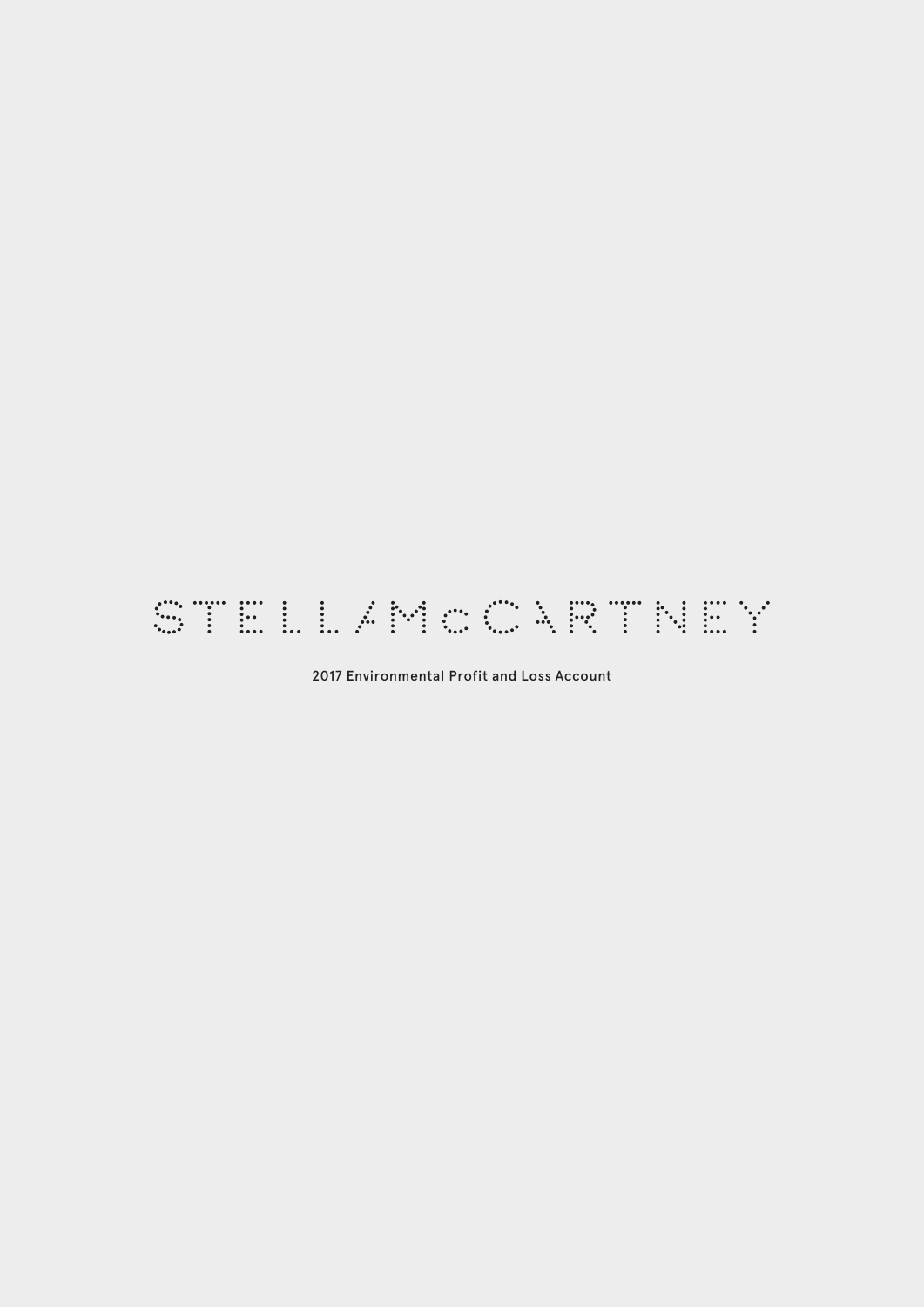## 2017 Environmental Profit and Loss Account

This report presents our 2017 Environmental Profit and Loss (EP&L) account, marking the third year we are publishing our brand results. We are pleased to announce a continued reduction in our environmental impact associated with our operations and supply chain as a result of our sourcing decisions.

Stella McCartney's global EP&L impact in 2017 is estimated to be €7.38million, an 8% decrease compared with the previous year when 2017 updated methodology is applied across both years. This is despite a growth in the business, particularly the inclusion of two 2017 menswear collections. Stella McCartney launched her first menswear collection in Autumn/Winter 2016, adding a new business unit to the EP&L.

Figure 1 shows the trend in our EP&L intensity, which is our total EP&L impact relative to total net sales, which is an indicator of the size of our business. Since 2015, when we first started publically reporting our EP&L results, our total net sales has grown year-on-year while our EP&L intensity has consistently decreased. When compared to 2015, our 2017 EP&L intensity was 16% lower despite total sales being 20% higher.



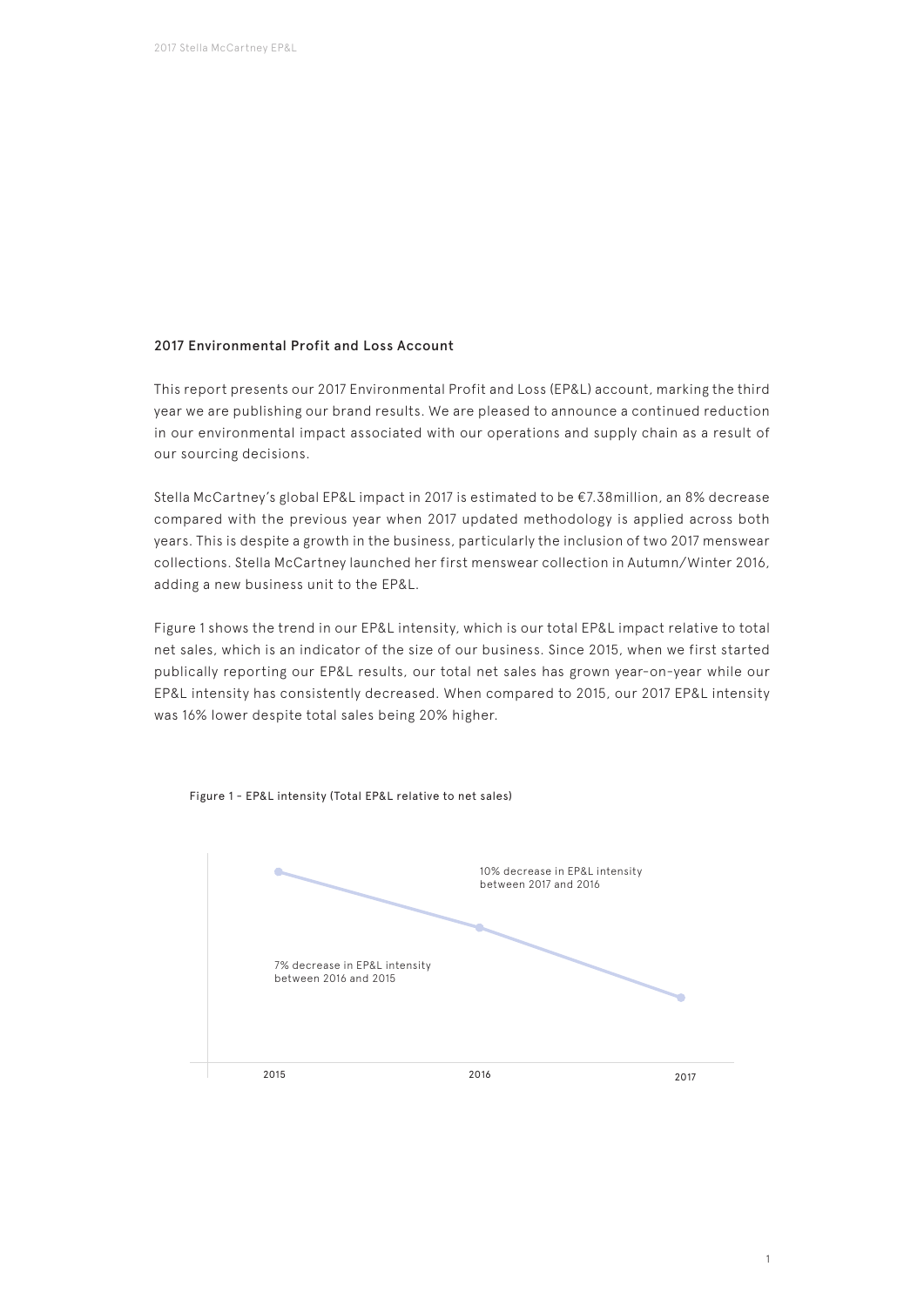## Methodology Updates Since 2016

The methodology developed by Kering to calculate the EP&L was revised between 2016 and 2017. The first significant change was aligning the EP&L with the EU Commission's Product Environmental Footprint Category Rules (PEFCRs) after participating in the development of the Leather PEFCR.

PEFCRs provide a framework for quantifying and reporting a finished product's environmental impacts based on Life Cycle Assessment (LCA) methodology. Each of the PEFCRs were tested by groups of organisations that developed the rules for their product and sector. Stella McCartney was a participating brand in the Non-Leather Footwear PEF development, which was led by the Sustainable Apparel Coalition as Technical Secretariat.

Secondly, the environmental valuation methodology that underpins the EP&L was updated using the most up to date methodologies and datasets. This is the methodology that models the impact of land use change and environmental pollutants on human wellbeing and converts them to monetary values.

- Air pollution: updated meteorological data used in pollution dispersion models to improve the understanding of human exposure to air pollutants
- Land use: soil organic carbon has been incorporated as another proxy for ecosystem service values
- Waste: data on quality and types of waste treatment facilities has been updated to better reflect the likely impacts of non-recycled waste
- Water consumption: updated the statistical approach to calculate the correlation between corporate or agricultural water consumption and the prevalence of waterborne diseases in water-stressed areas
- Water pollution: the methodology now uses the latest version of USEtox database as the basis for estimating the quantity of water pollutants that are likely to affect the population
- Price year for all coefficients: updated to 2016 prices by applying the global average inflation from the World Bank

For more information, please refer to Kering's 2017 EP&L report: http://www.kering.com/sites/default/files/kering\_2017\_epl\_report.pdf

In last year's EP&L report, our total impact was reported as €6.97million. When the methodology updates are applied to our 2016 company data, the 2016 pro forma impact is estimated to be €7.98million.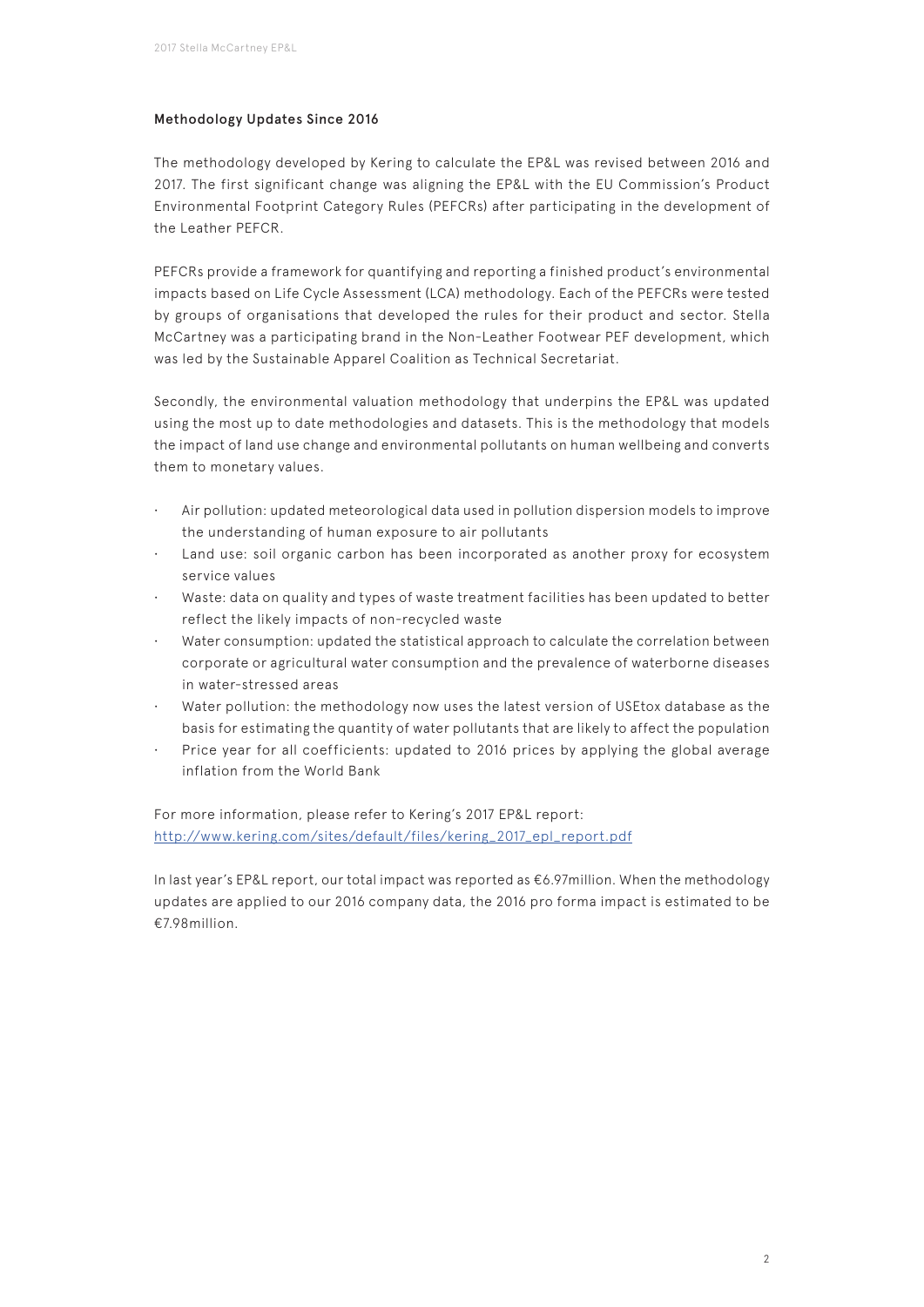# Understanding Our 2017 Results

When compared to the 2016 pro forma results, our EP&L in 2017 was 8% lower than in 2016. Figure 2 shows how our impact in 2017 was distributed across the different supply chain tiers and environmental impact groups.



3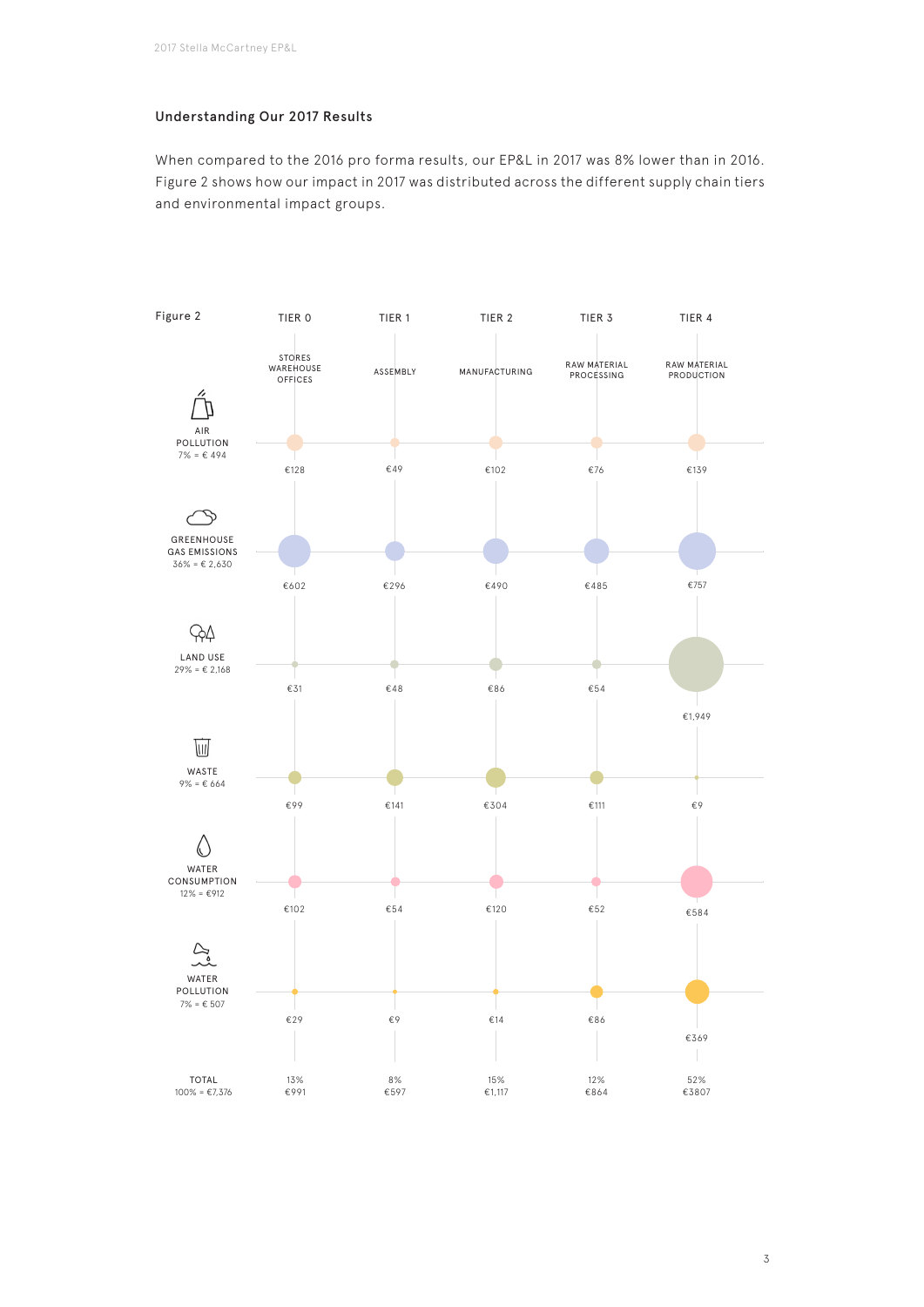Raw material production continues to be the biggest driver of impact across our supply chain, and accounts for 52% of our total impact. When compared with the 2016 pro forma, impacts associated with the production of the raw materials was 18% lower in 2017. Figure 3 shows the relative changes in our EP&L as compared to our 2016 pro forma results.



### Figure 3 - 2017 EP&L results, showing changes in pro forma results since 2016 ('000s)

We achieved this EP&L saving despite the growth in the business, reflected in the increase in manufacturing impacts, as a result of a number of key decisions including:

- The elimination of virgin cashmere, which was our second biggest impact material in 2015. Cashmere is a high impact material due to the over-grazing and desertification of grasslands that has resulted from the growth in demand for cashmere and land requirements for goat raising
- We increased our use of steel and aluminium alternatives to our brass chains as these metals cause much less environmental damage in the ore extraction phase
- Increasing the use of recycled materials and repurposing fabrics from previous years so that they do not go to landfill

However, our Tier 0 impacts (the impacts associated with the operations of our stores, offices and warehouses) increased by 20% due to the opening of new stores.

## Climate Beneficial Materials

When we analysed our environmental impact by material type (Figure 4) we noticed that while cotton remains our most used material with regards to volume, it is actually animal fibres that drive the majority of the impact due to the land use requirements and changes caused by animal raising and grazing as well as methane production by ruminants. In fact, plant and animal fibres together account for 93% of our raw material production impacts, and 48% of our total impact.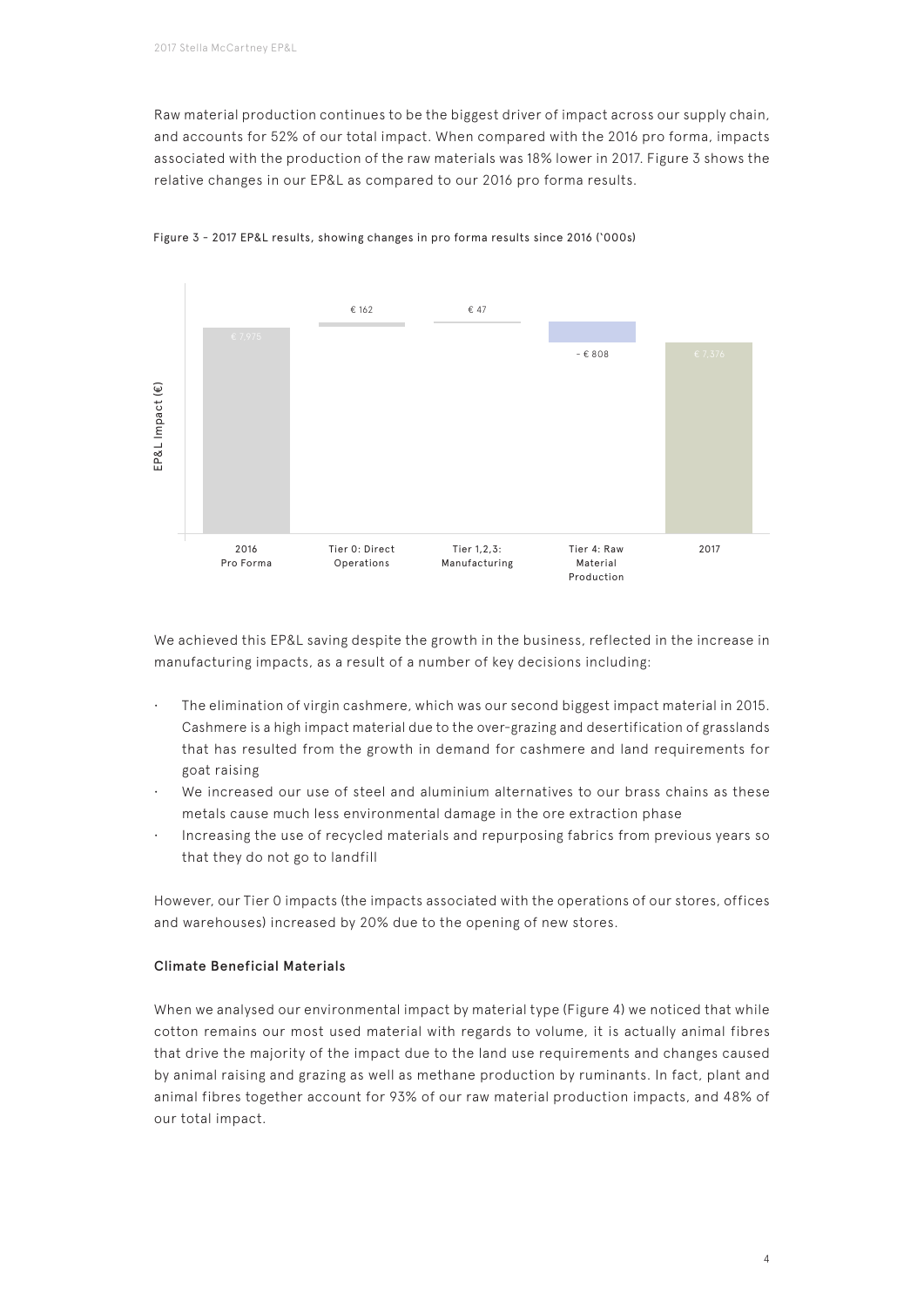

Figure 4 - EP&L impacts ( $\varepsilon$ ) of key raw materials compared to quantity of materials used (kg)

We believe that plant and animal fibres can be produced in a way that is regenerative and improves the ability of soils act as carbon sinks. Regenerative agriculture and regenerative grazing practices have the potential to be natural climate solutions. These use specific farming techniques that simultaneously improves the ability of soils to sequester atmospheric carbon therefore increasing soil organic content, the ability of soils to hold water reducing the amount needed to farm, and as a result increases productivity of the land. A recent study by Nature Conservancy found that the improved management of land in order to increase carbon storage or avoid greenhouse gas emissions can provide up to 37% of the emissions reductions needed by 2030 to keep global temperature rise under 2°C compared to pre-industrial levels.

As shown in Figure 4, the EP&L shows us that our use of plant and animal fibres drive the majority of our raw material impacts. We want to not only minimise these negative impacts but find or develop solutions that are restorative and regenerative so that we can generate real positive impact for the natural environment that we rely on for our materials. Regenerative agriculture and grazing have the potential to provide these profits and will be a key focus area for us going forward.

### The Future of Stella McCartney's EP&L

As announced earlier this year, Stella McCartney will acquire full control of her brand and will be leaving the Kering Group. While the business reorganizes, we will continue to collaborate with Kering on sustainability projects and we have decided to continue to use natural capital accounting, and specifically the EP&L developed by Kering, to measure and manage the impact of our business on the environment. We have already begun the process of fully integrating

<sup>1</sup> https://thought-leadership-production.s3.amazonaws.com/2017/11/14/13/50/57/3227fb00-bc55-43b7-be7badc021853ba0/TNC\_NCS\_LandsofOpportunity\_2017.pdf